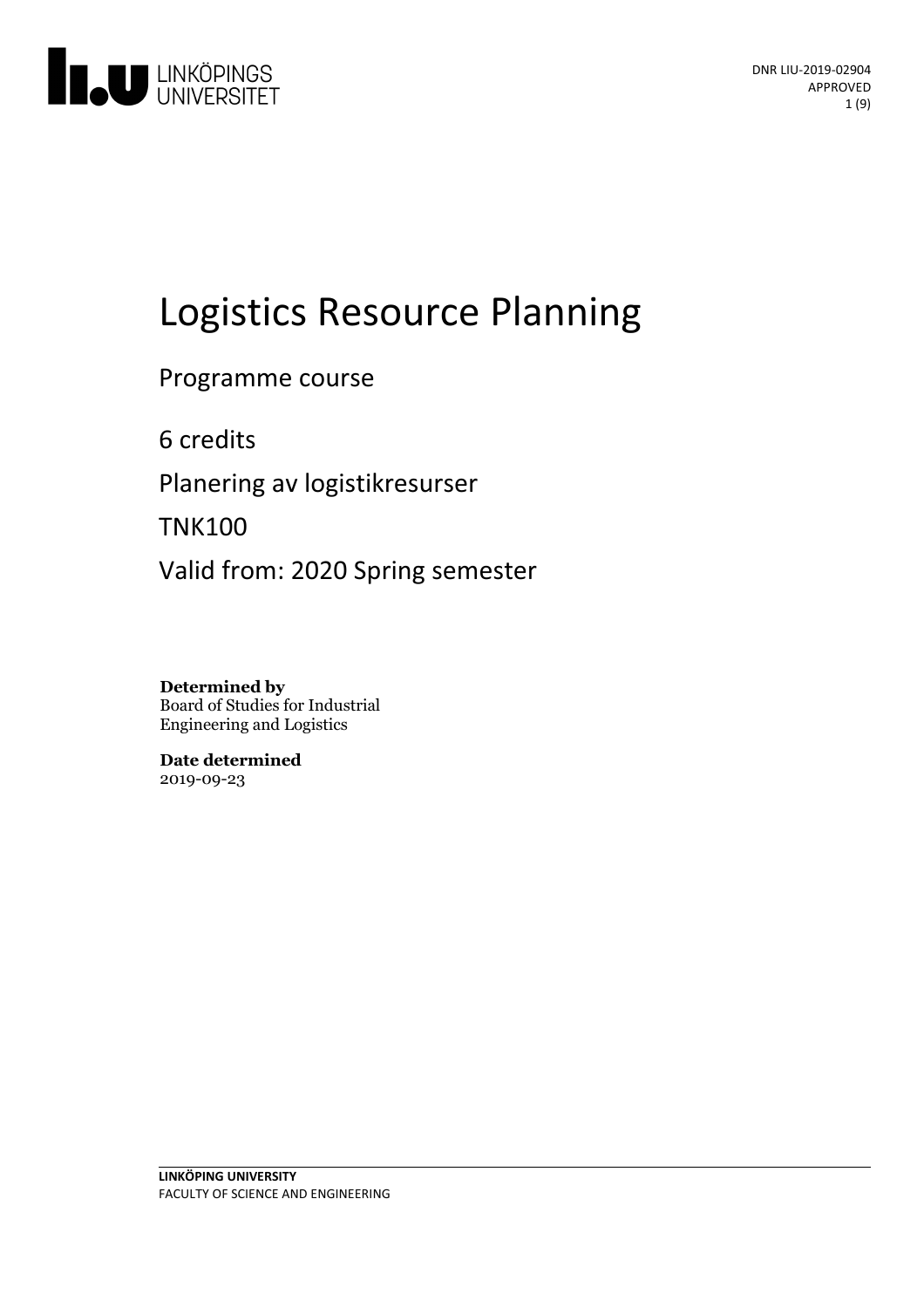# Main field of study

Industrial Engineering and Management, Logistics, Transportation Systems Engineering

Course level

Second cycle

# Advancement level

A1X

# Course offered for

- Master's Programme in Intelligent Transport Systems and Logistics
- Communications, Transport and Infrastructure, M Sc in Engineering

# Entry requirements

Note: Admission requirements for non-programme students usually also include admission requirements for the programme and threshold requirements for progression within the programme, or corresponding.

# **Prerequisites**

Basic courses in Logistics, Modelling, Optimization and Simulation.

# Intended learning outcomes

After the course the student is expected to be able to

- 
- dentify and define logistics resources together with their associated costs.<br>
 transform a customer's requirements to a production order, and/or a purchase order in different planning and control philosophies.
- use the basic concepts of Manufacturing Resource Planning.<br>• use the basic concepts of Lean Production.<br>• use the basic concepts of the Theory of Constraints.<br>• calculate the capacity requirements for a production plan.<br>
- 
- 
- 
- 

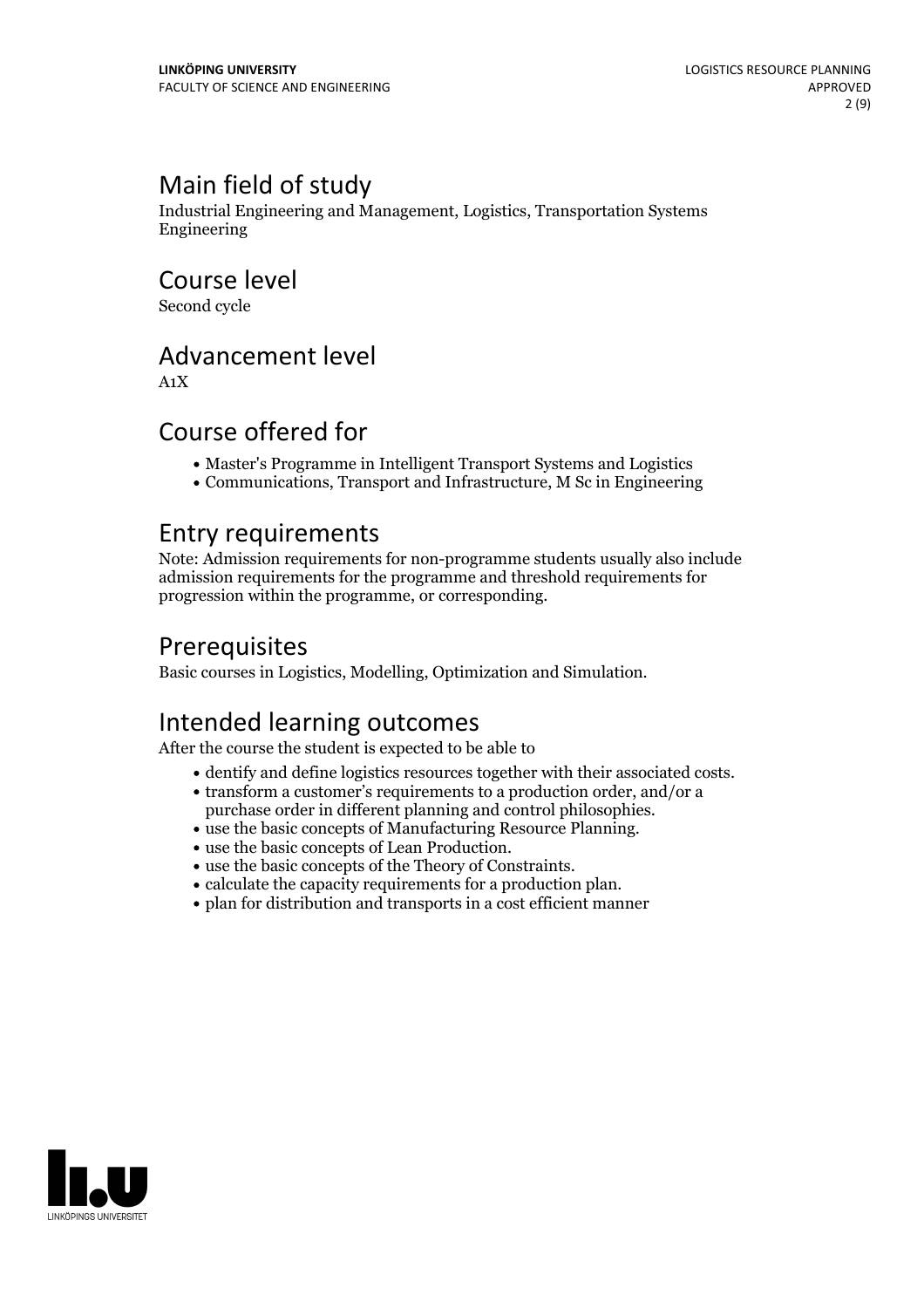# Course content

The course contains methods and techniques for planning of resources in logistics at different levels of a production company. Part 1 puts focus on the internal planning in a production company. Production planning and control at different levels with capacity calculations on each level, helps transform the customer's requirement into a requirement at the supplier. Part 2 contains different methods for planning and control such as Lean production, Just in Time, and Drum-buffer- rope. Inventory control at different levels is also part of the planning in <sup>a</sup> supply chain. Part 3 focuses on transportation resources. Planning and execution of transports and different modes of transportation are discussed. The role of the forwarding agent is analysed and transportation costs are kept in focus. The course, as a whole, is based on the use of quantitative models at every level of planning and control.

# Teaching and working methods

The lectures are mainly concerned with theoretical issues and concepts. The exercises are devoted to demonstrations of problem solving. The laboratories give a hands-on experience with treated techniques.

# Examination

| TEN <sub>1</sub> | Written examination | 5 credits | U, 3, 4, 5 |
|------------------|---------------------|-----------|------------|
| LAB <sub>1</sub> | Laboratory work     | 1 credits | U.G        |

### Grades

Four-grade scale, LiU, U, 3, 4, 5

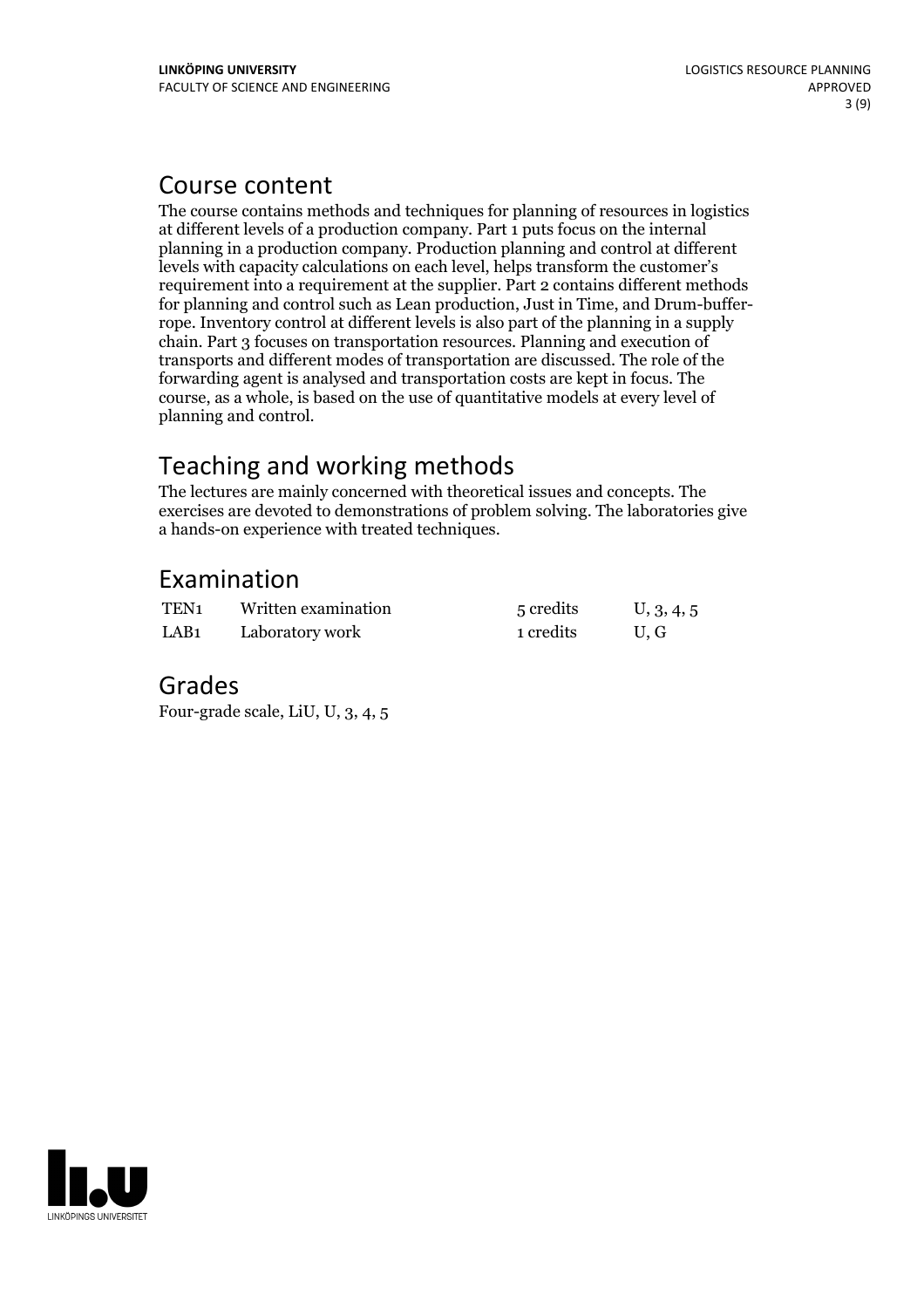# Other information

### **About teaching and examination language**

The teaching language is presented in the Overview tab for each course. The examination language relates to the teaching language as follows:

- If teaching language is Swedish, the course as a whole or in large parts, is taught in Swedish. Please note that although teaching language is Swedish, parts of the course could be given in English. Examination language is
- Swedish.<br>• If teaching language is Swedish/English, the course as a whole will be taught in English if students without prior knowledge of the Swedish language participate. Examination language is Swedish or English
- (depending on teaching language).<br>
 If teaching language is English, the course as a whole is taught in English.<br>
Examination language is English.

### **Other**

The course is conducted in a manner where both men's and women's

experience and knowledge are made visible and developed. The planning and implementation of <sup>a</sup> course should correspond to the course syllabus. The course evaluation should therefore be conducted with the course syllabus as a starting point.

### Department

Institutionen för teknik och naturvetenskap

# Director of Studies or equivalent

Erik Bergfeldt

Examiner Martin Waldemarsson

### Education components

Preliminary scheduled hours: 44 h Recommended self-study hours: 116 h

### Course literature

Jacobs, Berry, Whybark och Vollmann (2011) "Manufacturing Planning and Control for Supply Chain Management", 6e uppl.

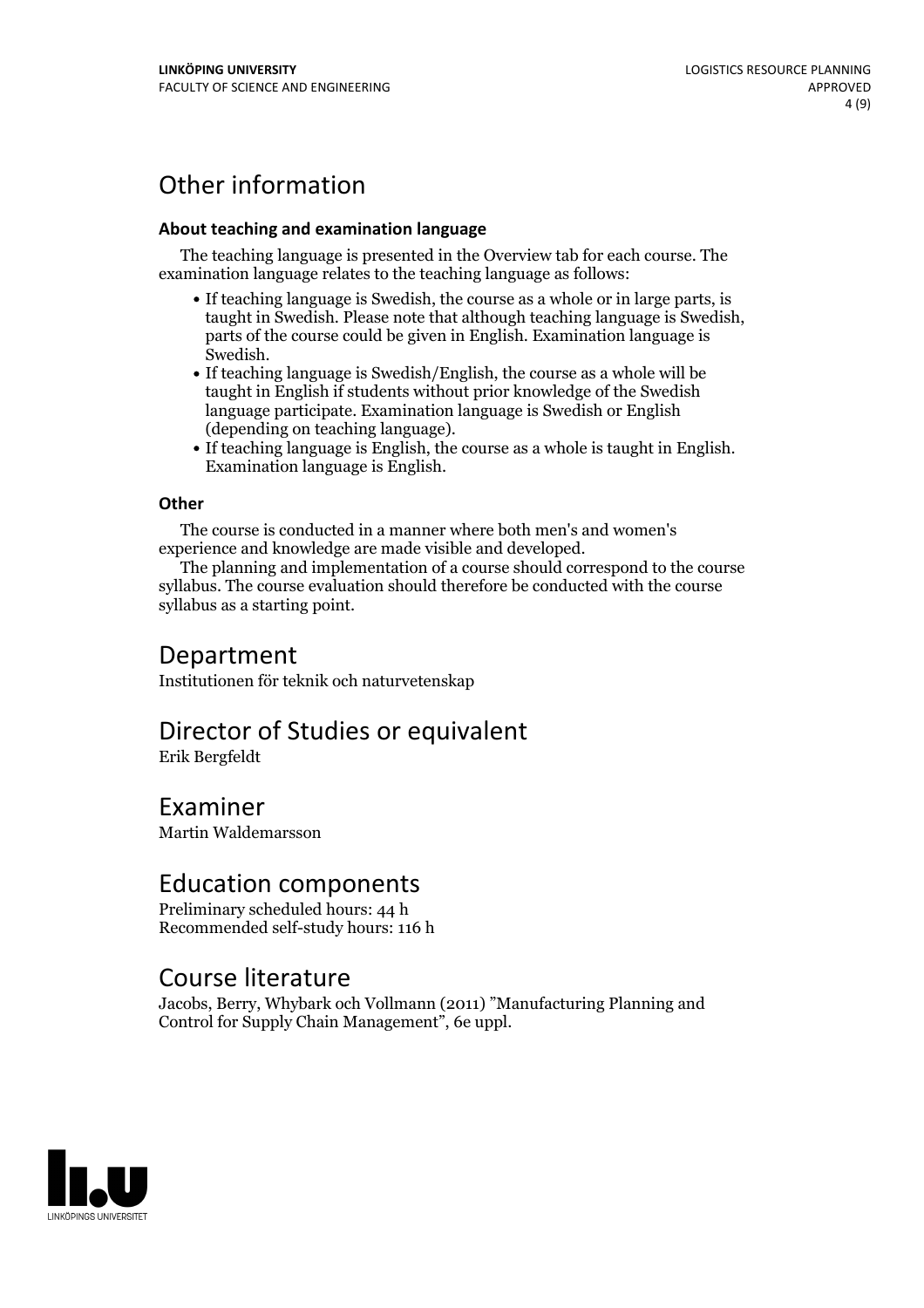# **Common rules**

### **Course syllabus**

A syllabus must be established for each course. The syllabus specifies the aim and contents of the course, and the prior knowledge that a student must have in order to be able to benefit from the course.

### **Timetabling**

Courses are timetabled after a decision has been made for this course concerning its assignment to a timetable module.

### **Interrupting a course**

The vice-chancellor's decision concerning regulations for registration, deregistration and reporting results (Dnr LiU-2015-01241) states that interruptions in study are to be recorded in Ladok. Thus, all students who do not participate in a course for which they have registered must record the interruption, such that the registration on the course can be removed. Deregistration from <sup>a</sup> course is carried outusing <sup>a</sup> web-based form: https://www.lith.liu.se/for-studenter/kurskomplettering?l=en.

### **Cancelled courses**

Courses with few participants (fewer than 10) may be cancelled or organised in a manner that differs from that stated in the course syllabus. The Dean is to deliberate and decide whether a course is to be cancelled or changed from the course syllabus.

### **Guidelines relatingto examinations and examiners**

For details, see Guidelines for education and examination for first-cycle and second-cycle education at Linköping University, http://styrdokument.liu.se/Regelsamling/VisaBeslut/917592.

An examiner must be employed as a teacher at LiU according to the LiU Regulations for Appointments

(https://styrdokument.liu.se/Regelsamling/VisaBeslut/622784). For courses in second-cycle, the following teachers can be appointed as examiner: Professor (including Adjunct and Visiting Professor), Associate Professor (including Adjunct), Senior Lecturer (including Adjunct and Visiting Senior Lecturer), Research Fellow, or Postdoc. For courses in first-cycle, Assistant Lecturer (including Adjunct and Visiting Assistant Lecturer) can also be appointed as examiner in addition to those listed for second-cycle courses. In exceptional cases, a Part-time Lecturer can also be appointed as an examiner at both first- and second cycle, see Delegation of authority for the Board of Faculty of Science and Engineering.

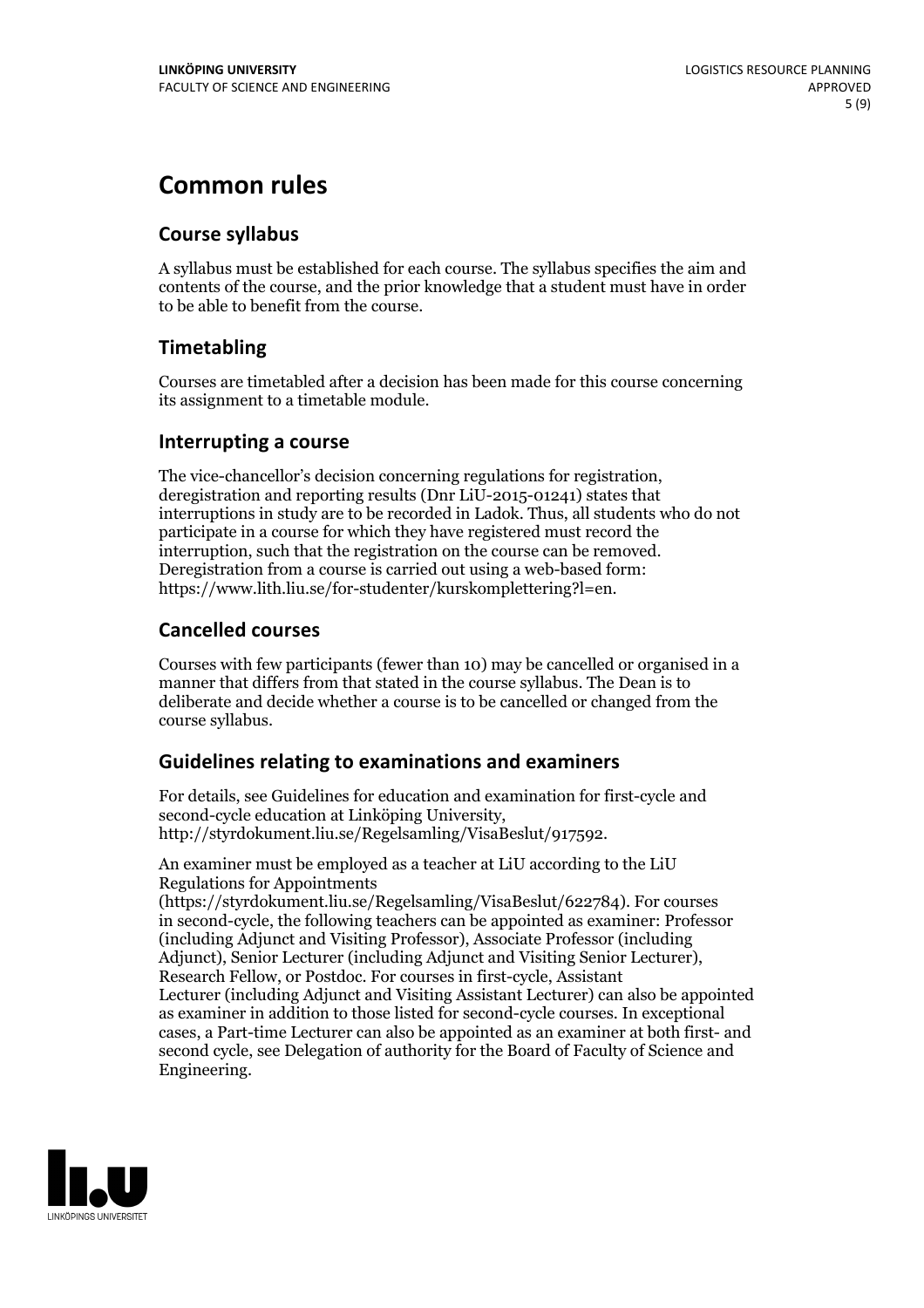### **Forms of examination**

#### **Examination**

Written and oral examinations are held at least three times a year: once immediately after the end of the course, once in August, and once (usually) in one of the re-examination periods. Examinations held at other times are to follow a decision of the board of studies.

Principles for examination scheduling for courses that follow the study periods:

- courses given in VT1 are examined for the first time in March, with re-examination in June and August
- courses given in VT2 are examined for the first time in May, with re-examination in August and October
- courses given in HT1 are examined for the first time in October, with re-examination in January and August
- courses given in HT2 are examined for the first time in January, with re-examination in March and in August.

The examination schedule is based on the structure of timetable modules, but there may be deviations from this, mainly in the case of courses that are studied and examined for several programmes and in lower grades (i.e. 1 and 2).

Examinations for courses that the board of studies has decided are to be held in alternate years are held three times during the school year in which the course is given according to the principles stated above.

Examinations for courses that are cancelled orrescheduled such that they are not given in one or several years are held three times during the year that immediately follows the course, with examination scheduling that corresponds to the scheduling that was in force before the course was cancelled or rescheduled.

When a course is given for the last time, the regular examination and two re-<br>examinations will be offered. Thereafter, examinations are phased out by offering three examinations during the following academic year at the same times as the examinations in any substitute course. If there is no substitute course, three examinations will be offered during re-examination periods during the following academic year. Other examination times are decided by the board of studies. In all cases above, the examination is also offered one more time during the academic year after the following, unless the board of studies decides otherwise.

If a course is given during several periods of the year (for programmes, or on different occasions for different programmes) the board or boards of studies determine together the scheduling and frequency of re-examination occasions.

#### **Registration for examination**

In order to take an examination, a student must register in advance at the Student Portal during the registration period, which opens 30 days before the date of the examination and closes 10 days before it. Candidates are informed of the location of the examination by email, four days in advance. Students who have not

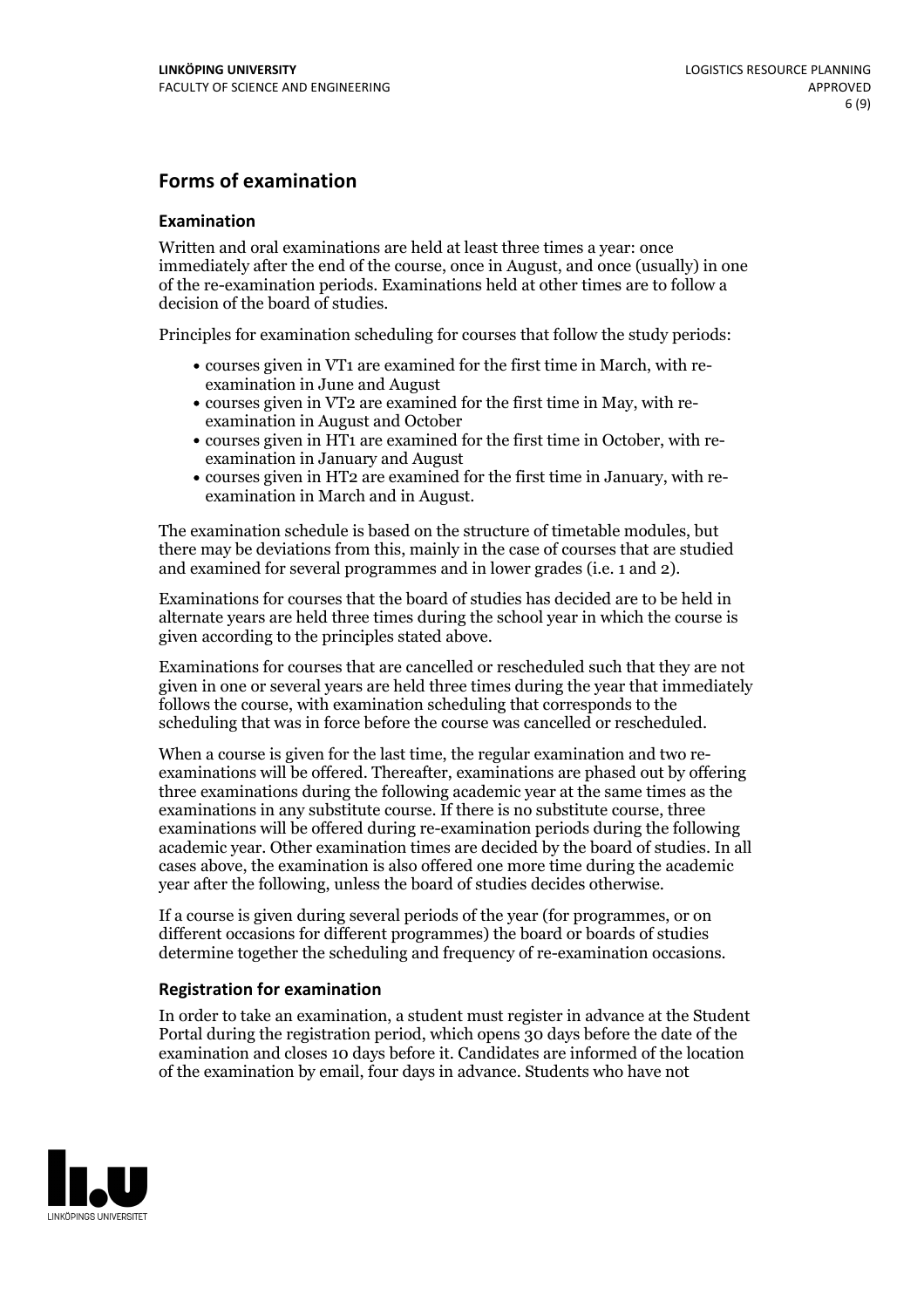registered for an examination run the risk of being refused admittance to the examination, if space is not available.

Symbols used in the examination registration system:

\*\* denotes that the examination is being given for the penultimate time.

\* denotes that the examination is being given for the last time.

#### **Code of conduct for students during examinations**

Details are given in a decision in the university's rule book: http://styrdokument.liu.se/Regelsamling/VisaBeslut/622682.

#### **Retakes for higher grade**

Students at the Institute of Technology at LiU have the right to retake written examinations and computer-based examinations in an attempt to achieve a higher grade. This is valid for all examination components with code "TEN" and "DAT". The same right may not be exercised for other examination components, unless otherwise specified in the course syllabus.

A retake is not possible on courses that are included in an issued degree diploma.

#### **Retakes of other forms of examination**

Regulations concerning retakes of other forms of examination than written examinations and computer-based examinations are given in the LiU guidelines

http://styrdokument.liu.se/Regelsamling/VisaBeslut/917592.

#### **Plagiarism**

For examinations that involve the writing of reports, in cases in which it can be assumed that the student has had access to other sources (such as during project work, writing essays, etc.), the material submitted must be prepared in accordance with principles for acceptable practice when referring to sources (references or quotations for which the source is specified) when the text, images, ideas, data,  $\vec{e}$  etc. of other people are used. It is also to be made clear whether the author has reused his or her own text, images, ideas, data, etc. from previous examinations, such as degree projects, project reports, etc. (this is sometimes known as "self- plagiarism").

A failure to specify such sources may be regarded as attempted deception during examination.

#### **Attempts to cheat**

In the event of <sup>a</sup> suspected attempt by <sup>a</sup> student to cheat during an examination, or when study performance is to be assessed as specified in Chapter <sup>10</sup> of the Higher Education Ordinance, the examiner is to report this to the disciplinary board of the university. Possible consequences for the student are suspension from study and a formal warning. More information is available at https://www.student.liu.se/studenttjanster/lagar-regler-rattigheter?l=en.

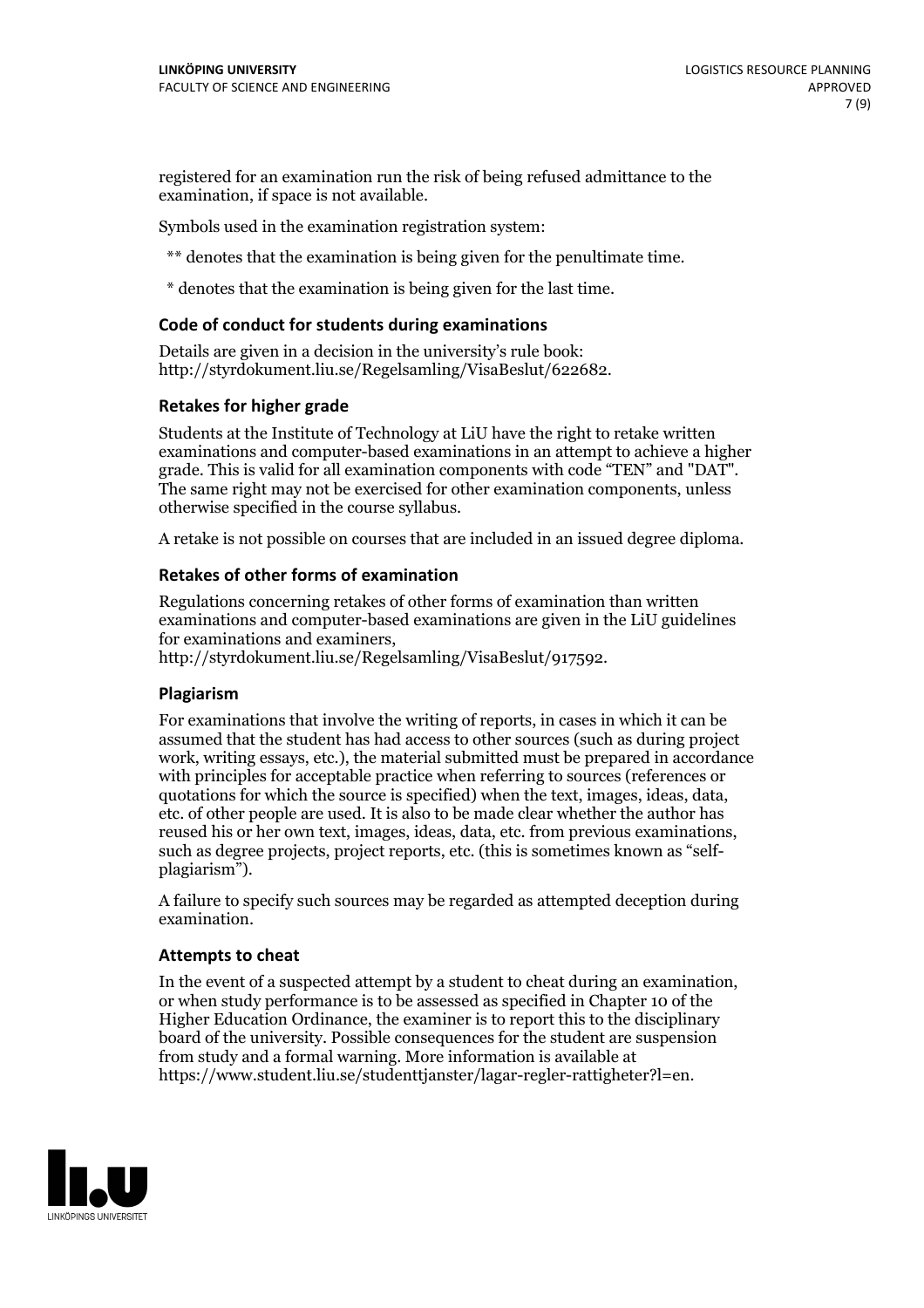### **Grades**

The grades that are preferably to be used are Fail (U), Pass (3), Pass not without distinction  $(4)$  and Pass with distinction  $(5)$ .

- 1. Grades U, 3, 4, 5 are to be awarded for courses that have written
- examinations. 2. Grades Fail (U) and Pass (G) may be awarded for courses with <sup>a</sup> large degree of practical components such as laboratory work, project work and group work. 3. Grades Fail (U) and Pass (G) are to be used for degree projects and other
- independent work.

### **Examination components**

- 
- 1. Grades U, 3, 4, <sup>5</sup> are to be awarded for written examinations (TEN). 2. Examination components for which the grades Fail (U) and Pass (G) may be awarded are laboratory work (LAB), project work (PRA), preparatory written examination (KTR), oral examination (MUN), computer-based
- examination (DAT), home assignment (HEM), and assignment (UPG). 3. Students receive grades either Fail (U) or Pass (G) for other examination components in which the examination criteria are satisfied principally through active attendance such as other examination (ANN), tutorial group
- (BAS) or examination item (MOM). 4. Grades Fail (U) and Pass (G) are to be used for the examination components Opposition (OPPO) and Attendance at thesis presentation (AUSK) (i.e. part of the degree project).

For mandatory components, the following applies: If special circumstances prevail, and if it is possible with consideration of the nature of the compulsory component, the examiner may decide to replace the compulsory component with another equivalent component. (In accordance with the LiU Guidelines for education and examination for first-cycle and second-cycle education at Linköping University, http://styrdokument.liu.se/Regelsamling/VisaBeslut/917592).

For written examinations, the following applies: If the LiU coordinator for students with disabilities has granted a student the right to an adapted examination for a written examination in an examination hall, the student has the right to it. If the coordinator has instead recommended for the student an adapted examination or alternative form of examination, the examiner may grant this if the examiner assesses that it is possible, based on consideration of the course objectives. (In accordance with the LiU Guidelines for education and examination for first-cycle and second-cycle education at Linköping University, http://styrdokument.liu.se/Regelsamling/VisaBeslut/917592).

The examination results for a student are reported at the relevant department.

### **Regulations (applyto LiU in its entirety)**

The university is a government agency whose operations are regulated by